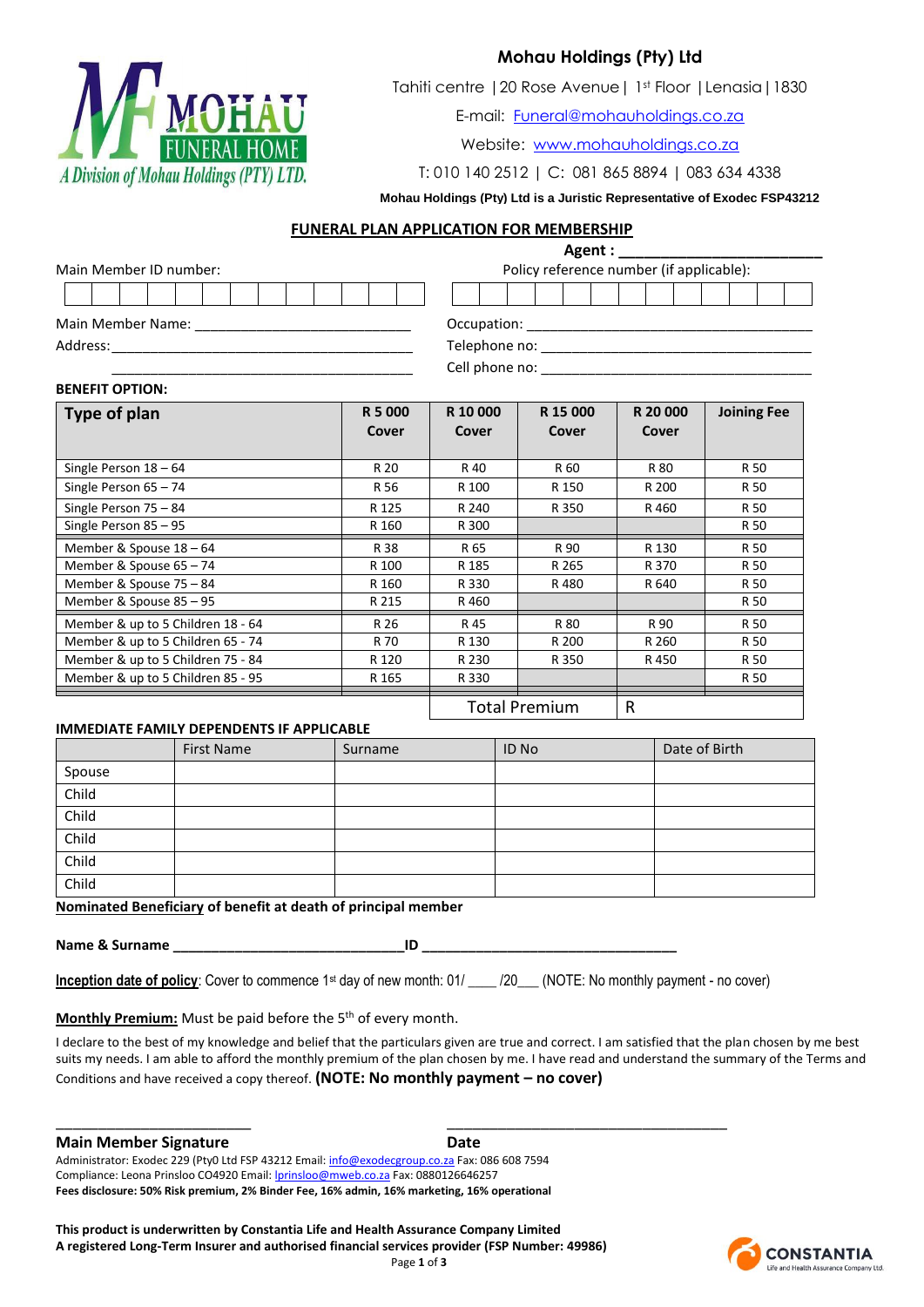## **General terms and conditions: Funeral Plan**

### The maximum entry age for spouses is 95 years

Cover for children will cease at age 22. Children aged 22 or older will be covered up to age 26 if they are studying full-time at a recognised school or tertiary institution. This is subject to the provision of satisfactory evidence (annually) of fulltime study at a recognised school or tertiary institution.

Unmarried mentally/physically disabled children who are totally dependent on the main member will be covered for as long as the policy is in force.

Cover will be provided for **one (1)** Spouse and for a maximum of 5 children at the stated premium.

Should a child be born to the principal member, the principal member has 60 days to update his application/nomination form. If the documentation is not updated the child will not be covered for benefits.

If the principal member ceases to be a member of the funeral scheme (dies, withdraws or retires) cover will cease immediately for the principal member and all their dependants. Should the spouse elect to take over the policy of an existing principal member due to the principal member's death, this must be done within 30 days of the death and application/nominations form and monthly membership schedule must be updated accordingly.

### **The underwriter reserves the right to cancel the underwriting with 30 days' notice.**

### **1. Extended Family Benefits**

Maximum 8 extended family members (parents, parents-in-law, brothers, sisters, aunts, uncles or other relatives who are financially dependent on the principal member) can be added at an additional premium payable per Extended Family Member. This option must specifically be requested and catered for at a scheme level in the policy. Maximum entry age: 95 years

A 6 months waiting period applies from date of receipt of the first month's premium for claims due to natural causes. This only applies to the Extended Family benefit, unless proof is supplied of continuous insurance with another registered insurer.

Commission of a crime, self-inflicted injury and deliberate exposure to exceptional danger will not be covered during the first year.

#### **2.Repatriation of mortal remains benefit:**

- Repatriation of Mortal remains within South Africa and neighbouring countries to a maximum of R10 000 per event. The annual limitation is R20 000 per policy per year. This includes embalming and advice on how to apply for death certificate and border crossing documentation.
- When a member's death occurs more than 100km from their normal place of residence / place of burial, the deceased will be transported to the place of burial irrespective of where the death occurred, or where the burial will take place, provided that the repatriation is within the defined territory. Allowance for one family member to travel with the deceased free of charge
- Funeral assistance service, all documentation, Referral to a pathologist if an autopsy is required and referral to a reputable undertaker
- Removal from place of death (anywhere in RSA) Minimum of 20km to a maximum of R900 per claim. Storage to a maximum amount of R1000 24 hours client and claims assistance service.

# **Exodec Assist Repatriation call centre no: 0861 55 5515 Quote following: Exodec Society Plan, Scheme Name, Policy reference number**

## **3. Exclusions**

Active participation in war, riot and civil commotion or terrorism. All claims related to atomic, biological and chemical warfare or terrorism.

#### Suicide will be excluded for the first 24 month.

For extended family members, the commission of a crime, suicide, or self-inflicted injury and deliberate exposure to exceptional danger will not be covered during the first year of membership from the date of receipt of the first month's premium.

A 3 months waiting period applies for cover R10 000 and less on all new entrants from date we receive first month's premium for claims due to natural causes. Claims due to accidental death will not be subjected to a waiting period, on condition that the first premium is paid.

When taking up a higher benefit but still less that R10 000 a 3-month waiting period will apply but if the benefit is more than R10 000 a 6-month waiting period will apply to the increased amount not the current benefit cover enjoyed.

Should payments be missed and resumed the waiting period will again apply from the date of premium is resumed and received. When taking over existing affiliation schemes Constantia Life and Health Assurance Company Limited will require proof of membership for the waiting period to be waived, if not available the full waiting period will apply.

#### **4. Premiums**

Premiums must be paid for the month and the 12 months premium payment history must show that all payments were made monthly.

Premiums for the basic benefit are quoted as a fixed Rand amount per month. Rates guaranteed for 12 months at a time.

### The sum assured for Extended Family Members cannot exceed that of the main member.

**"No premium = no cover"** and should premiums not be paid in terms of the policy, cover ceases and should the member wish to re-join, they will be treated as a new entrant, with the commensurate waiting period. The policy will lapse after 2 consecutive premiums missed. The policy will be cancelled should the 2 arrear payments not be paid. A 15-day grace period will apply for missed premiums.

An Extended Family Member can cease membership while the main member remains a member, but that Extended Family Member cannot be readmitted.

### **5. Claim Requirements**

Exodec/Constantia Group Limited must be notified of Funeral claims within 6 months of a member's death. Even if all the required information is not yet available, it must still be notified of the potential claim. The following information is required to process a claim (standard claims package): **Main member**

## Fully completed, signed and stamped claim form

- Certified Copy of the deceased's identity document
- Certified Copy of the death certificate
- Certified Copy of the beneficiary identity document
- Beneficiaries banking details
- If the cause of death is unnatural a copy of the police statement is required
- Proof of claim payment received by beneficiary if claim paid out prior to submission of this documentation

### **Spouse's and Children's funeral benefit**

- Fully completed, signed and stamped claim form
- Certified Copy of the deceased's identity document or birth certificate
- If no identity document or birth certificate a copy of the clinic card or a hospital file is required
- Certified Copy of the death certificate and BI1663
- Certified Copy of the main member's identity document
- Certified Copy of the marriage certificate, or a copy of the Lobola letter or an affidavit confirming person was life partner, state duration
- Copy of 6 months receipts/bank transfers as proof of payments made
- Certified Copy of the beneficiary identity document
- Beneficiaries banking details
- If the cause of death is unnatural  $-$  a copy of the police statement is required
- If the child is over the age of 22 we require a certified copy of a letter from the educational facility confirming that the child is registered and the course / grade that they are registered for.
- Proof of claim payment received by beneficiary if claim paid out prior to submission of this documentation

**Fees disclosure: 50% Risk premium, 2% Binder Fee, 16% admin, 16% marketing, 16% operational On signing this document Exodec Funeral Administration Solutions confirm the offer of Insurance has been accepted on behalf of Constantia Life and health Assurance Company Limited.**

## **This product is underwritten by Constantia Life and Health Assurance Company Limited**

**A registered Long-Term Insurer and authorised financial services provider (FSP Number: 49986)**



Signature: